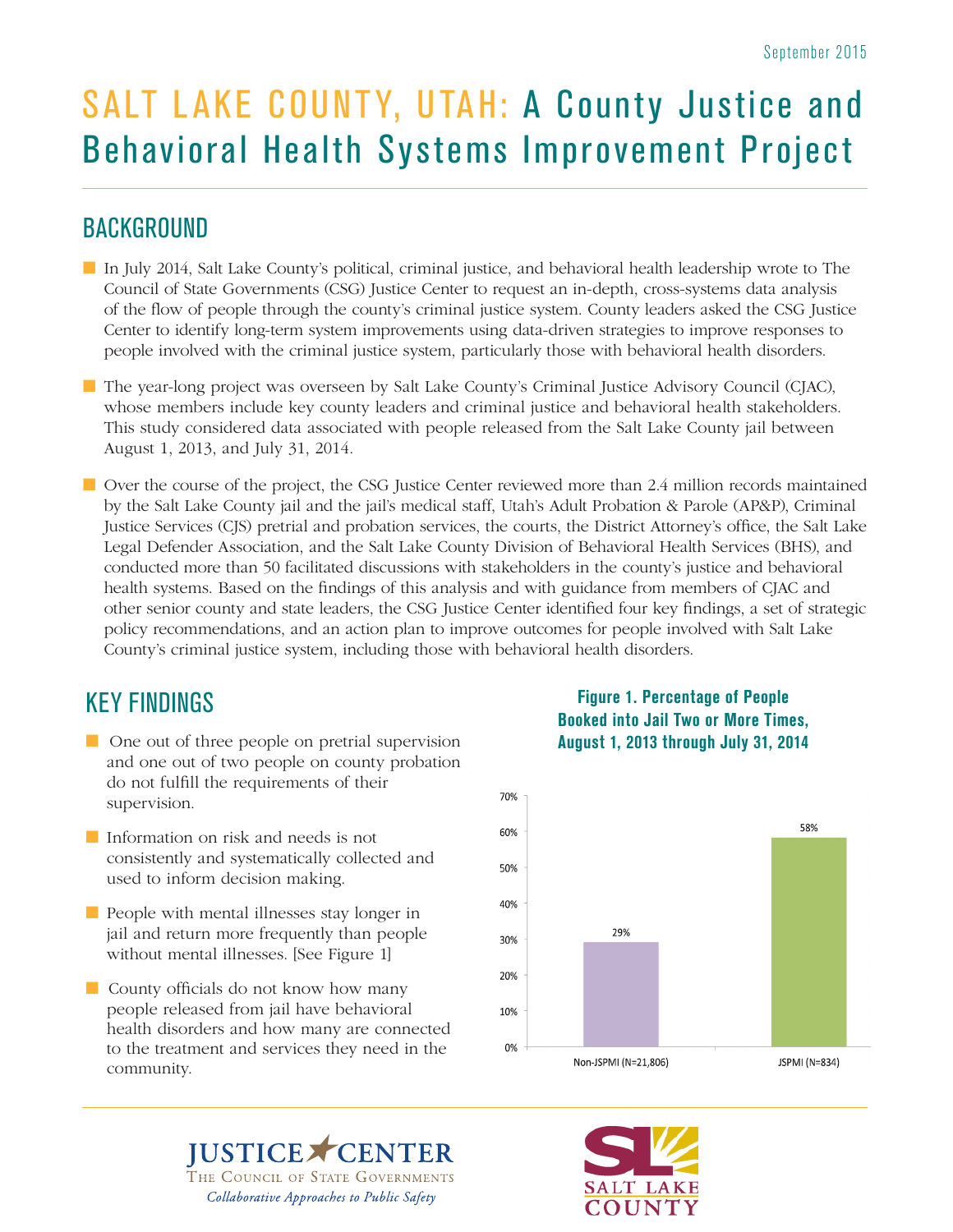### **RECOMMENDATIONS**

- Ensure that law enforcement responses to people with behavioral health disorders promote the safety of all involved and allow law enforcement to divert people in crisis away from jail to appropriate behavioral health care services when public safety is not an issue. Develop concrete goals to increase the capacity of law enforcement officers in their response to those with behavioral health needs, and expand the capacity of Mobile Outreach Teams and the UNI Receiving Center.
- Ensure that everyone who is booked into jail receives a validated pretrial risk screening and assessment to inform pretrial release and detention decisions.

Require CJS to conduct screening and assessment of every defendant for risk of failure to appear in court and new criminal activity during pretrial status.

■ Use the results of behavioral health screenings to inform decisions about the need for further assessment, jail population management, the delivery of behavioral health care services within the jail, and reentry planning. Develop a flag for people in jail who have behavioral health disorders, and a screening and assessment process to identify people with behavioral health disorders who qualify for coverage of treatment and services in the community. Match the jail's flag to the databases of BHS and the Legal Defender Association to facilitate continuity of care for people with behavioral health disorders. Prioritize treatment and services for moderate- to high-risk people with behavioral health disorders who most frequently return to jail.

■ Use results of risk and behavioral health screenings and assessments to develop comprehensive community-based treatment and supervision plans. Use results of risk and behavioral health screening and assessments to inform release decisions, intensity of supervision, and connection to treatment and other services during the pretrial stage, and to determine the intensity of supervision, treatment, and other services during the post-conviction stage.

■ Develop a plan to improve pretrial and probation supervision completion rates. Ensure the use of evidence-based practices by CJS staff. Improve training on the use of risk screenings and assessments. Increase use of cognitive-based therapy during supervision, frontload programming during pretrial and probation supervision, and establish specialized supervision caseloads for people with behavioral health disorders. Provide intensive supervision and connect moderate- to highrisk people with substance use disorders and/ or lower levels of mental illness to services they need. Develop a "sanction and incentive" matrix to respond to probation violations.

- Enhance the mechanisms that connect people in jail who have behavioral health disorders to community-based behavioral health care services upon their release. Enhance jail in-reach services and reentry planning to facilitate connection to services in the community. Ensure that people released from jail who have behavioral health disorders and are eligible and willing to be connected to services in the community are transported directly to a treatment provider.
- Track the implementation of the CSG Justice Center's recommendations, and develop a process for ongoing system analysis and outcome measurement for key criminal justice system indicators, including the number of people with behavioral health disorders in the criminal justice system. Implement a data dashboard to track key performance measures of the county's criminal justice system, as well as to track progress of efforts to identify and improve outcomes for people with behavioral health disorders in jail.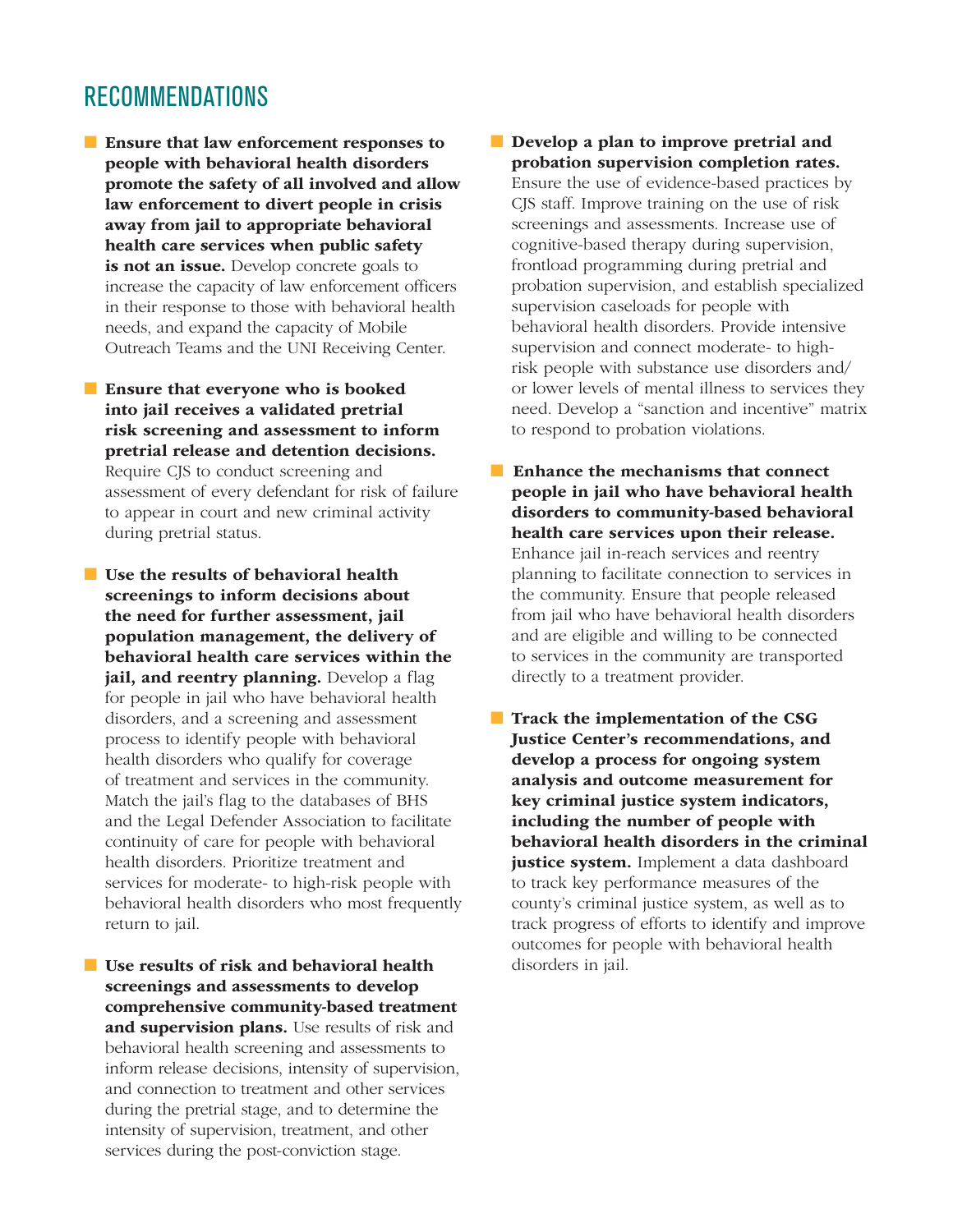### **Momentum for Change in Salt Lake County**

Since the start of this project in January 2014, county leaders have taken steps to strengthen policies, programs, and practices, demonstrating their commitment to continued systems improvement and data-driven outcomes.

These efforts include:

- **n** Pretrial screening process enhancements to ensure that everyone receives a Salt Lake Pretrial Risk Instrument (SLPRI) assessment once booked into jail
- $\blacksquare$  Funding to hire staff to implement a risk and need screen for everyone booked into jail
- **n** Information-sharing agreements are being developed to increase data sharing between county stakeholders, particularly the Sheriff's Office, Behavioral Health Services, and Criminal Justice Services
- $\blacksquare$  Commitment to the use of evidence-based interventions with the county probation population to address criminogenic risk and needs

The county has also created three new programs that complement many of the recommendations in this report:

- Community-based Intensive Supervision Program pilot (currently being implemented)
- **n** Pre-Prosecutorial Diversion pilot (currently being designed)
- Co-Occurring Reentry and Empowerment (CORE) II Program for women with cooccurring disorders (scheduled to launch in September 2015)

Legislation passed in March 2015 as a result of Utah's Justice Reinvestment Initiative (HB 348) has provided state-level political support for criminal justice and behavioral health reforms that Salt Lake County is already committed to, including universal screening for risk, mental health, and substance use for everyone booked into jail. HB 348 contains statute provisions that will impact the county, including the reclassification of misdemeanor traffic offenses and certain felony drug offenses, and requiring AP&P to implement sanctions to jail in lieu of revocations to prison. The legislation also makes funding available for jail and community-based programming, which will be used to support some of the programs and practices described above.

Many of this report's recommendations have resource implications that will require varying degrees of action on the part of the county and/or the state, with some requiring minimal and others needing significant new funding.